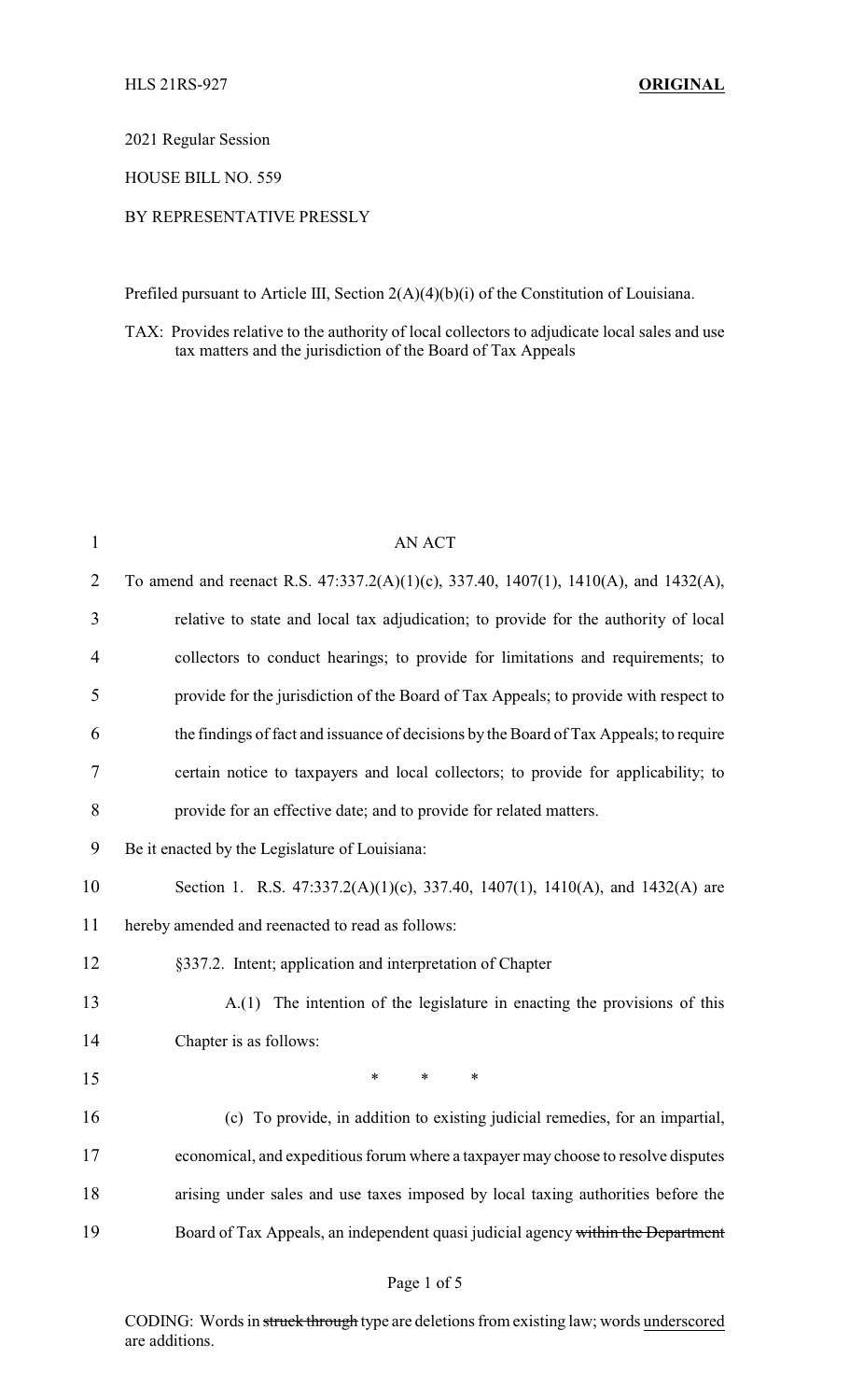| $\mathbf{1}$   | of State Civil Service; and to provide a uniform remedy for taxpayers appealing         |
|----------------|-----------------------------------------------------------------------------------------|
| $\overline{2}$ | assessments or denials or inaction on a refund claim, all for the purpose of promoting  |
| 3              | uniformity and consistency in the interpretation and application of law governing       |
| 4              | such taxes.                                                                             |
| 5              | *<br>$\ast$<br>$\ast$                                                                   |
| 6              | §337.40. Power to conduct hearings                                                      |
| 7              | A. The collector or any of his authorized assistants may conduct hearings,              |
| 8              | administer oaths to, and examine under oath, any taxpayer, and the directors,           |
| 9              | officers, agents, and employees of any taxpayer, and any other witnesses, relative to   |
| 10             | the business of such the taxpayer in respect to any matter incident to the              |
| 11             | administration of the local ordinance and this Part. Hearings conducted pursuant to     |
| 12             | the provisions of this Section shall be conducted in an informal manner, shall not      |
| 13             | constitute an adjudication nor a trial on the merits, and the provisions of the Code of |
| 14             | Civil Procedure shall not be applicable.                                                |
| 15             | B. The collector may produce a record of the hearing and may use the record             |
| 16             | to make a final determination of tax, penalty, and interest due. Any record of the      |
| 17             | hearing produced by the collector shall be used solely for administrative purposes      |
| 18             | by the collector and shall not be used as a trial court record in the Board of Tax      |
| 19             | Appeals or any other court.                                                             |
| 20             | *<br>∗<br>∗                                                                             |
| 21             | §1407. Jurisdiction of the board                                                        |
| 22             | The jurisdiction of the board shall extend to the following:                            |
| 23             | (1) All matters relating to appeals for the redetermination of assessments, the         |
| 24             | determination of overpayments, payment under protest petitions, or other matters        |
| 25             | within its jurisdiction, as provided in R.S. 47:1431 through 1438 or other applicable   |
| 26             | For all matters set forth in this Paragraph, the board shall have original<br>law.      |
| 27             | jurisdiction and shall conduct hearings in accordance with the provisions of R.S.       |
| 28             | $47:1410(A)$ .                                                                          |
| 29             | ∗<br>∗<br>∗                                                                             |

# Page 2 of 5

CODING: Words in struck through type are deletions from existing law; words underscored are additions.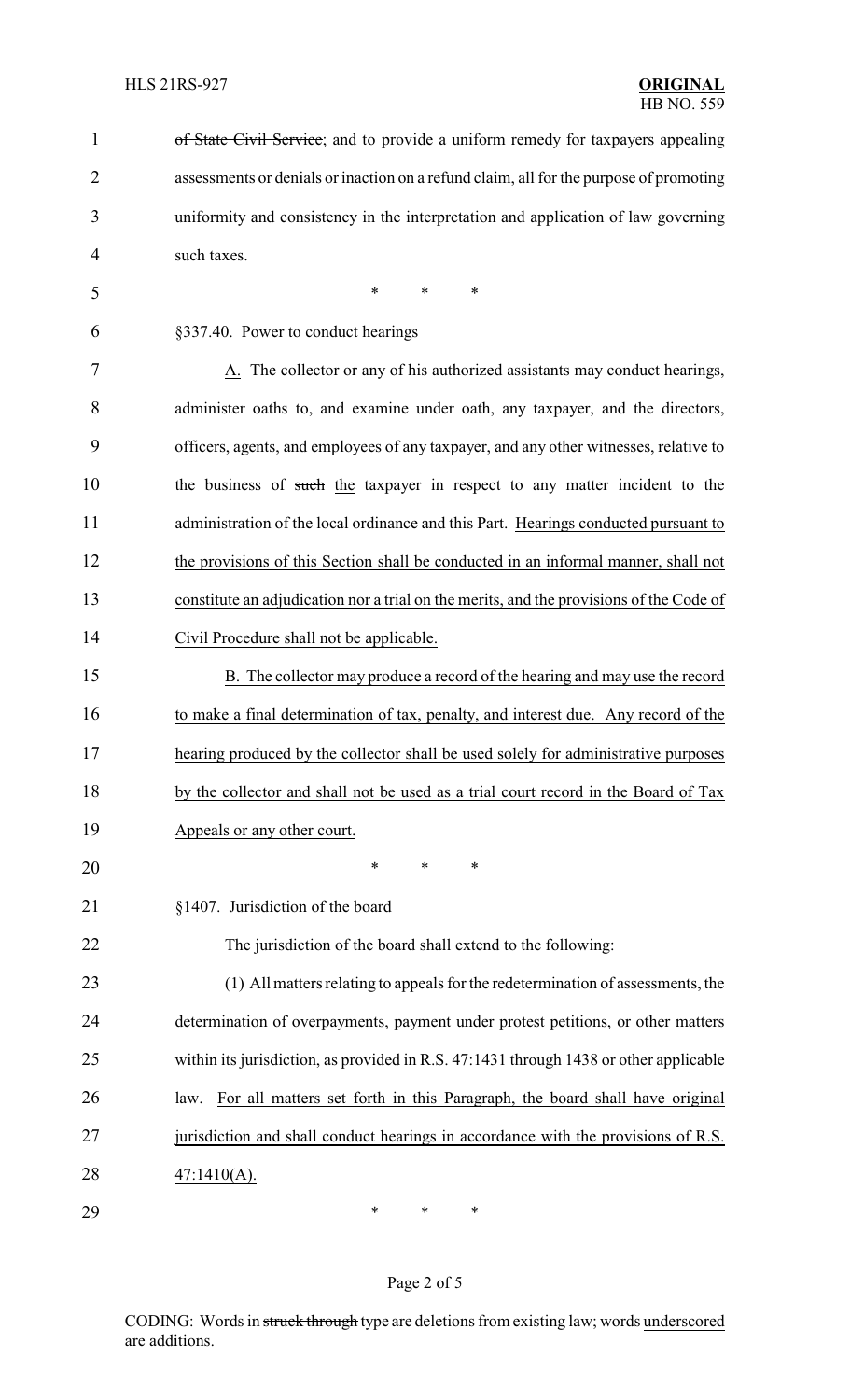| §1410. Findings of fact, decisions, and opinions                                              |
|-----------------------------------------------------------------------------------------------|
| A. The board shall, in each case heard by it, or in any matter referred to it by              |
| the collector or in each case submitted to it upon stipulations of agreement and fact,        |
| issue written findings of fact and conclusions of law and make and file a written             |
| decision or judgment thereon. In all cases and matters, including matters from the            |
| Local Tax Division, the board shall act as a trial court in the finding of facts and          |
| issuing of conclusions of law and shall conduct a trial de novo with a full evidentiary       |
| hearing.                                                                                      |
| $\ast$<br>∗<br>∗                                                                              |
| §1432. Notice; hearing; decision                                                              |
| A. The taxpayer and the collector shall be afforded notice and opportunity                    |
| to be heard in each proceeding for the redetermination of an assessment, the                  |
| consideration of a payment under protest petition, or for the determination of an             |
| overpayment. A decision or judgment in such these matters shall be made as quickly            |
| as practicable and shall be conducted in accordance with the provision of R.S.                |
| 47:1410(A).                                                                                   |
| $*$ $*$<br>∗                                                                                  |
| Section 2. The provisions of this Act shall be procedural and interpretative.                 |
| Section 3. This Act shall become effective upon signature by the governor or, if not          |
| signed by the governor, upon expiration of the time for bills to become law without signature |
| by the governor, as provided by Article III, Section 18 of the Constitution of Louisiana. If  |
| vetoed by the governor and subsequently approved by the legislature, this Act shall become    |
| effective on the day following such approval.                                                 |
|                                                                                               |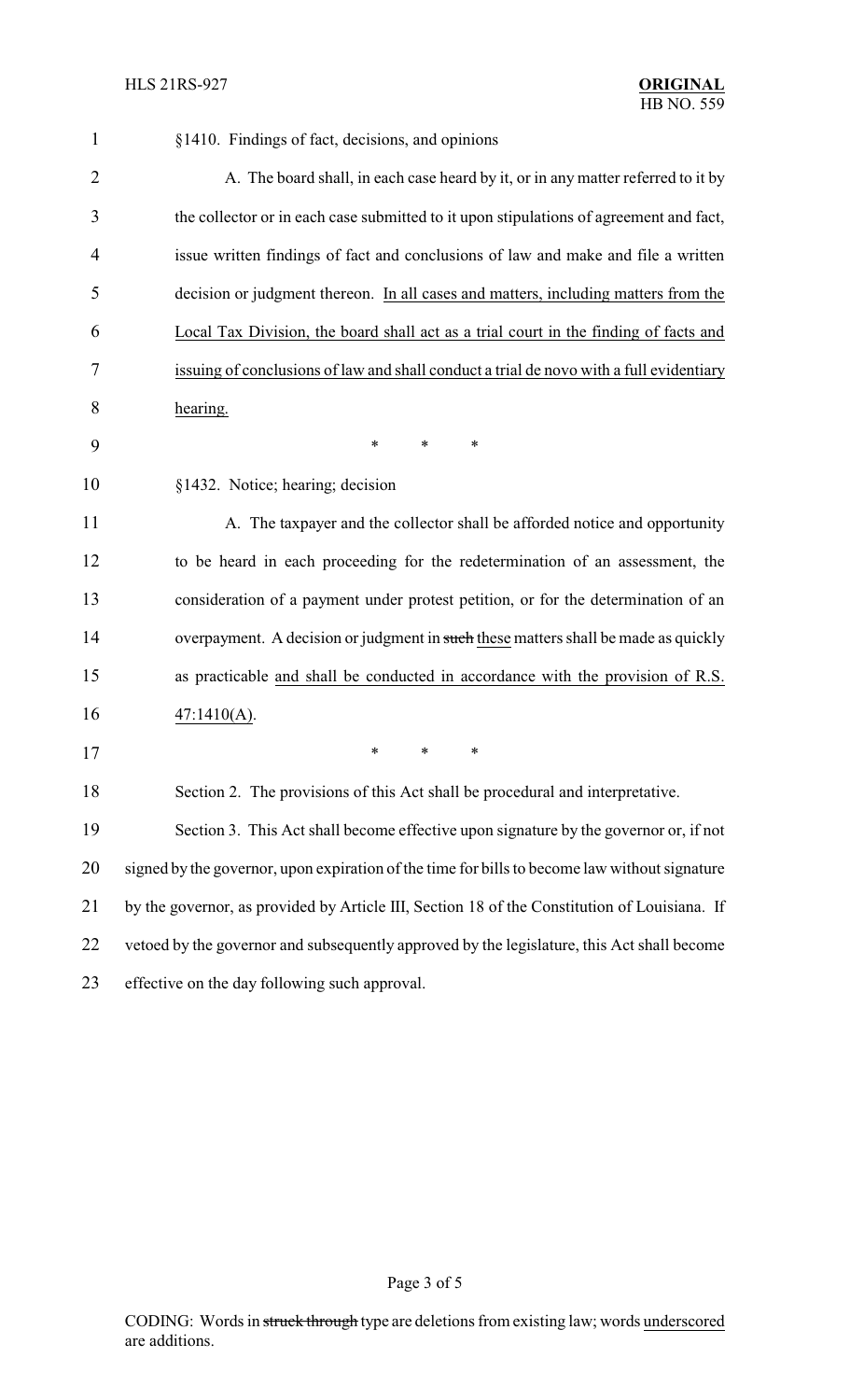### DIGEST

The digest printed below was prepared by House Legislative Services. It constitutes no part of the legislative instrument. The keyword, one-liner, abstract, and digest do not constitute part of the law or proof or indicia of legislative intent. [R.S. 1:13(B) and 24:177(E)]

HB 559 Original 2021 Regular Session Pressly

**Abstract:** To provide for the authority of state and local collectors to conduct hearings related to local sales and use taxes and the jurisdiction and requirements of the Board of Tax Appeals in certain appeals related to assessments involving state and local collectors.

Present law provides for establishment of the Uniform Local Sales Tax Code to promote uniformity for local tax collectors and taxpayers in the assessment, collection, administration, and enforcement of sales and use taxes imposed by local taxing authorities.

Present law authorizes a local collector or an authorized assistant to conduct hearings, administer oaths, and examine any taxpayer, employee of a taxpayer, or other witnesses related to the administration of a local ordinance or the Uniform Sales and Use Tax Code.

Proposed law retains present law and specifies that hearings conducted by a local collector or an authorized assistant shall be conducted in an informal manner, shall not constitute an adjudication or a trial on the merits, and the provisions of the Code of Civil Procedure shall not be applicable. Proposed law authorizes a collector to produce a record of the hearing and to use the record to make a final determination of tax, penalty, and interest due but the records shall be used solely for administrative purposes by the collector and shall not be used as a trial court record in the Board of Tax Appeals (hereinafter "board") or any other court.

Present law provides for establishment of a board and sets forth the jurisdiction of the board to hear matters such as waiver of penalties, state or local fees or taxes, claims against the state, appeals for the redetermination of assessments by state and local collectors, the determination of overpayments, and issue related to payment under protest.

Proposed law retains present law and specifies that for matters related to appeals for the redetermination of assessments by state and local collectors, the determination of overpayments, payment under protest, or other matters within its jurisdiction, the board shall have original jurisdiction and shall conduct hearings in accordance with the provisions of present law related to findings of fact and the rendering of decisions and opinions.

Present law requires the board to issue written findings of fact and conclusions of law and to make and file a written decision or judgment in each case heard by it or in any matter referred to it by the collector.

Proposed law retains present law and specifies that in all cases and matters, the board shall act as a trial court in the finding of facts and issuing conclusions of law and shall conduct a trial de novo with a full evidentiary hearing.

Present law requires the taxpayer and the collector to given notice and opportunity to be heard in each proceeding for the redetermination of an assessment, the consideration of a payment under protest petition, or for the determination of an overpayment.

Proposed law retains present law and specifies that a decision or judgment in these matters shall be made as quickly as practicable and shall be conducted in accordance with present law and proposed law relative to the findings of fact and the rendering of decisions and opinions.

#### Page 4 of 5